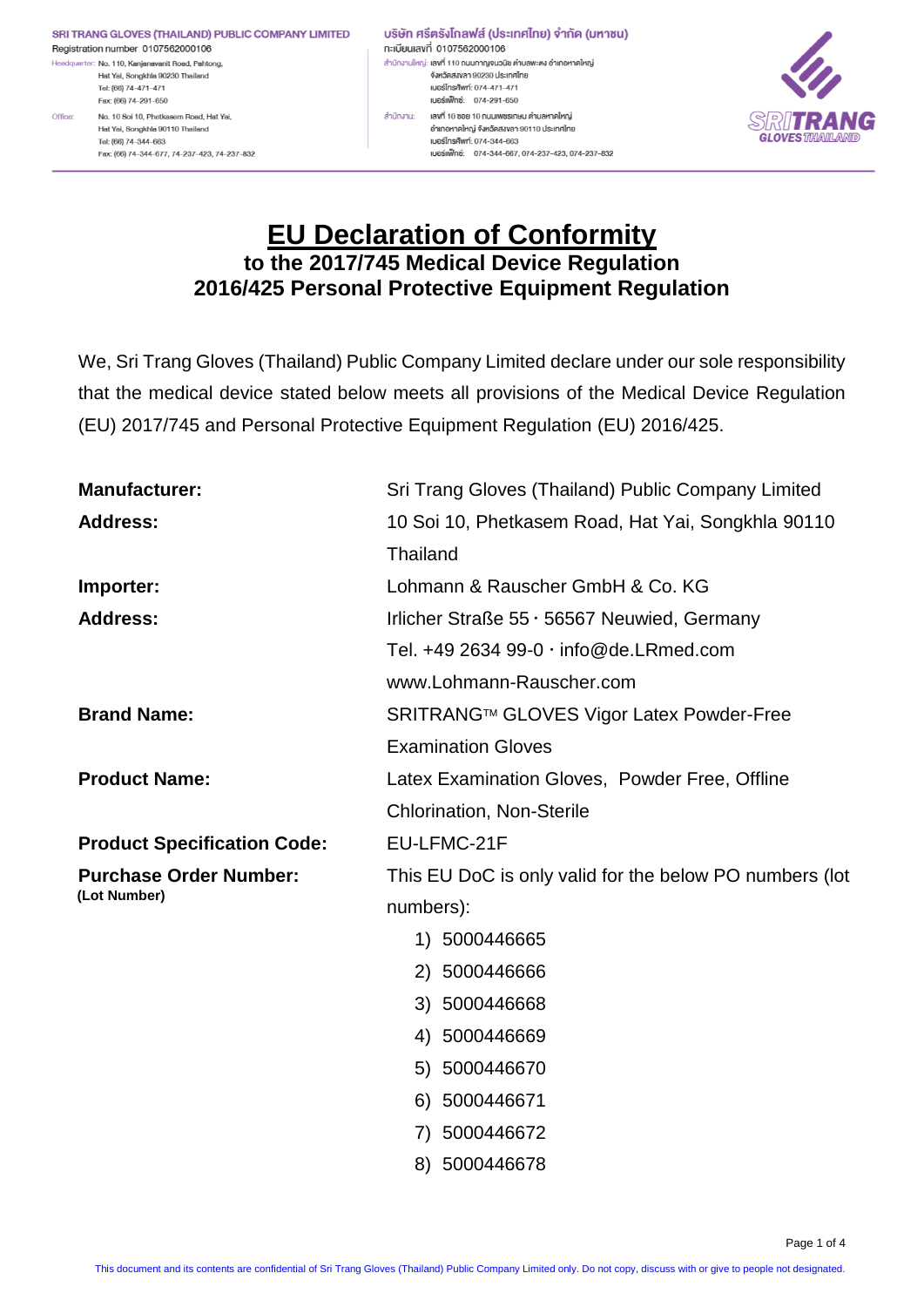### SRI TRANG GLOVES (THAILAND) PUBLIC COMPANY LIMITED

Registration number 0107562000106 Headquarter: No. 110, Kanjanavanit Road, Pahtong, Hat Yai, Songkhla 90230 Thailand Tel: (66) 74-471-471 Fax: (66) 74-291-650 Office: No. 10 Soi 10, Phetkasem Road, Hat Yai. Hat Yai, Songkhla 90110 Thailand Tel: (66) 74-344-663 Fax: (66) 74-344-677, 74-237-423, 74-237-832

#### ้บริษัท ศรีตรังโกลฟส์ (ประเทศไทย) จำกัด (มหาชน) ทะเบียนเลงที่ 0107562000106 สำนักงานใหญ่: เ<mark>ลงที่ 110 ถนนกาญจนวนิช ตำบลพะตง อำเภอหาคใหญ่</mark> จังหวัดสงขลา 90230 ประเทศไทย IUOSInsñwn: 074-471-471 เบอร์แฟ็กซ์: 074-291-650 .<br>สำนักงาน: เลขที่ 10 ซอย 10 ถนนเพชรเกษม คำบลหาคใหญ่ อำเภอหาดใหญ่ จังหวัดสงขลา 90110 ประเทศไทย IU<sub>0</sub>slnsřiwn: 074-344-663 เบอร์แฟ็กซ์: 074-344-667, 074-237-423, 074-237-832



| <b>Intended Purpose:</b>                                     | A patient examination glove is a disposable device                                 |
|--------------------------------------------------------------|------------------------------------------------------------------------------------|
|                                                              | intended for medical purposes that is worn on the                                  |
|                                                              | examiners hand or finger to prevent contamination                                  |
|                                                              | between patient and examiner. Examination glove is                                 |
|                                                              | intended for medical activities except surgery                                     |
| <b>Device Classification:</b>                                | Class I under Rule 1 and 5 according to Annex VIII                                 |
| <b>Basic UDI-DI:</b>                                         | 88591306LC01TD                                                                     |
| <b>CE marking first applied:</b>                             | May 2020                                                                           |
| <b>GMDN</b> code and term:                                   | 47172 Hevea-latex examination/treatment glove, non-<br>powdered, non-antimicrobial |
| <b>EMDN/CND:</b>                                             | T010201 (Examination/ Treatment Gloves, Latex)                                     |
| <b>Conformity Assessment Route:</b><br>(As per MDR 2017/745) | Annexes II and III                                                                 |

**EC Representative for Sri Trang Gloves (Thailand) Public Company Limited** is Medical Device Safety Service GmbH. Schiffgraben 41, 30175 Hannover, Germany

This Declaration of Conformity is issued on the basis of fulfilment the requirements of Annex IV of the Medical Device Regulation (EU) 2017/745 with:

- Quality Management System certification to EN ISO 13485: 2016 under the supervision of TÜV SÜD PRODUCT SERVICE GMBH, certificate number Q5 099188 0004 Rev. 02.
- Availability of technical documentation per Annex II and Annex III of the Medical Device Regulation (EU) 2017/745

This Declaration of Conformity is also issued on the basis of fulfilment the requirements of the Personal Protective Equipment Regulation (EU) 2016/425 for Category III (Module D):

 The conformity to type based on quality assurance of the production process under surveillance of the notified body number 2777 by SATRA Technology Europe Ltd.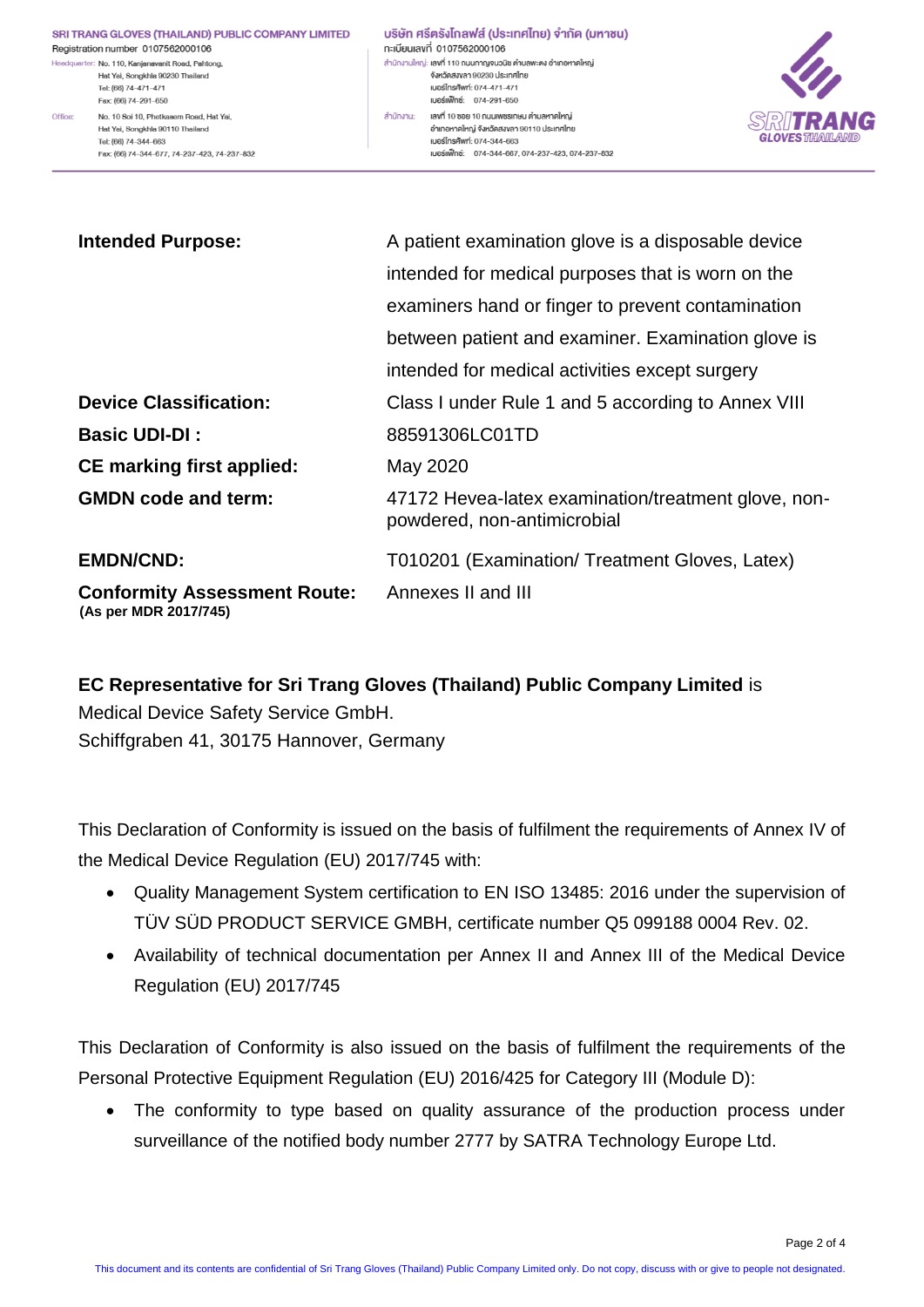#### SRI TRANG GLOVES (THAILAND) PUBLIC COMPANY LIMITED Registration number 0107562000106

Headquarter: No. 110, Kanjanavanit Road, Pahtong, Hat Yai, Songkhla 90230 Thailand

Tel: (66) 74-471-471 Fax: (66) 74-291-650 No. 10 Soi 10, Phetkasem Road, Hat Yai, Office:

Hat Yai, Songkhla 90110 Thailand Tel: (66) 74-344-663 Fax: (66) 74-344-677, 74-237-423, 74-237-832

#### บริษัท ศรีตรังโกลฟส์ (ประเทศไทย) จำกัด (มหาชน) ทะเบียนเลงที่ 0107562000106 ้สำนักงานใหญ่: <mark>เลงที่ 110 ถนนกาญจนวนิช ตำบลพะตง อำเภอหาดใหญ่</mark> จังหวัดสงขลา 90230 ประเทศไทย IUOSInsñwń: 074-471-471 เบอร์แฟ็กซ์: 074-291-650 .<br>สำนักงาน: **เลงที่ 10 ซอย 10 ถนนเพชรเกษม คำบลหาคใหญ่** rueslnshwn: 074-344-663 เบอร์แฟ็กซ์: 074-344-667, 074-237-423, 074-237-832



## **List of Applicable Regulations and Standards**

| No.                     | <b>Regulation/ Standard</b><br><b>Number</b> | <b>Regulation/ Standard Name</b>                                                              |  |
|-------------------------|----------------------------------------------|-----------------------------------------------------------------------------------------------|--|
| 1                       | MDR (EU) 2017/745                            | <b>Medical Device Regulation</b>                                                              |  |
| $\overline{2}$          | PPE (EU) 2016/425                            | <b>Personal Protective Equipment Regulation</b>                                               |  |
| $\overline{3}$          | ISO 13485: 2016                              | Medical devices - Quality management systems -                                                |  |
|                         |                                              | Requirements for regulatory purposes                                                          |  |
| $\overline{\mathbf{4}}$ | ISO 9001: 2015                               | Quality management systems - requirements                                                     |  |
| 5                       | ISO 14971: 2019                              | Medical devices - application of risk management                                              |  |
|                         |                                              | to medical devices                                                                            |  |
| 6                       | EN 455-1: 2000                               | Requirements and testing for freedom from holes                                               |  |
| $\overline{7}$          | EN 455-2: 2015                               | Requirements and testing for physical properties                                              |  |
| 8                       | EN 455-3: 2015                               | Requirements and testing for biological evaluation                                            |  |
| 9                       | EN 455-4: 2009                               | Requirements and testing for shelf life                                                       |  |
|                         |                                              | determination                                                                                 |  |
| 10                      | ISO 10993-1: 2018                            | Biological evaluation of medical devices - Part 1:                                            |  |
|                         |                                              | Evaluation and testing within a risk management                                               |  |
|                         |                                              | process                                                                                       |  |
| 11                      | ISO 10993-5: 2009                            | Biological evaluation of medical devices - Part 5:                                            |  |
|                         |                                              | Test for in vitro cytotoxicity                                                                |  |
| 12                      | ISO 10993-10: 2010                           | Biological evaluation of medical devices - Part 10:                                           |  |
|                         |                                              | Test for irritation and skin sensitization                                                    |  |
| 13                      | ASTM F1671: 2013                             | Standard test method for resistance of materials                                              |  |
|                         |                                              | used in protective clothing to penetration by blood-                                          |  |
|                         |                                              | borne pathogens using phi-x174 bacteriophage                                                  |  |
|                         |                                              | penetration as a test system                                                                  |  |
| 14                      | ASTM D3578: 2019                             | Standard specification for rubber examination                                                 |  |
|                         |                                              | gloves                                                                                        |  |
| 15                      | EN 1041: 2008+A1: 2013                       | Information supplied by the manufacturer of                                                   |  |
|                         |                                              | medical devices                                                                               |  |
| 16                      | EN ISO 15223-1: 2016                         | EN ISO 15223-1 Symbols to be used with medical                                                |  |
|                         |                                              | device labels, labelling and information to be                                                |  |
|                         |                                              | supplied                                                                                      |  |
| 17                      | ASTM D7160: 2016                             | Determination of expiration dating for medical gloves                                         |  |
| 18                      | ASTM D7161: 2016                             | Determination of real time expiration dating of<br>mature medical gloves stored under typical |  |
|                         |                                              | warehouse conditions                                                                          |  |
| 19                      | EN 420: 2003+A1: 2009                        | Protective gloves - General requirements and test                                             |  |
|                         |                                              | methods                                                                                       |  |
| 20                      | EN ISO 374-1: 2016+A1: 2018                  | Protective gloves against dangerous chemicals and                                             |  |
|                         |                                              | micro-organisms - Part 1: Terminology and                                                     |  |
|                         |                                              | performance requirements for chemical risks                                                   |  |
| 21                      | EN 374-2: 2014                               | Protective gloves against dangerous chemicals and                                             |  |
|                         |                                              | micro-organisms - Part 2: Determination of                                                    |  |
|                         |                                              | resistance to penetration                                                                     |  |
| 22                      | EN 374-4: 2013                               | Protective gloves against chemicals and micro-                                                |  |
|                         |                                              | organisms - Part 4: Determination of resistance to                                            |  |
|                         |                                              | degradation by chemicals                                                                      |  |